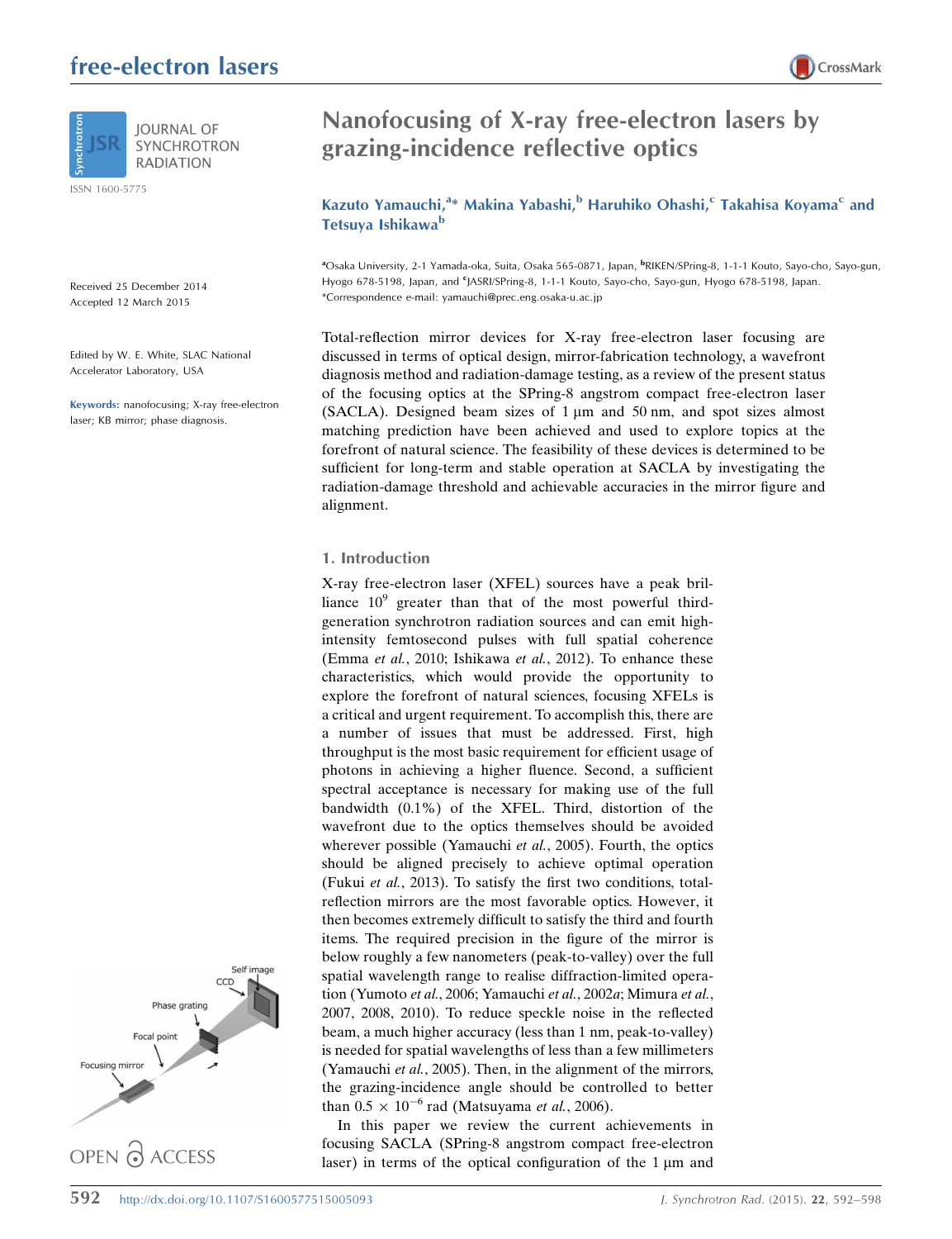Table 1 Parameters of the  $1 \mu m$  focusing KB optics.

| Horizontal focusing mirror Vertical focusing mirror |
|-----------------------------------------------------|
|                                                     |
| Elliptical cylinder                                 |
| Ouartz                                              |
| Carbon                                              |
| $420 \times 50 \times 50$ mm                        |
| $1.55$ mrad                                         |
| 2.00 <sub>m</sub>                                   |
| 51 m                                                |
| $21.9$ mm                                           |
|                                                     |



Figure 1

Optical configuration of the 1 µm focusing system of SACLA.

50 nm focusing systems, required accuracies in optics, achievable accuracy in mirror fabrication, and a wavefront diagnosis method to monitor the mirror alignment and to realise long-term and stable operation.

# 2. Optical configuration of 1  $\mu$ m and 50 nm focusing

The optical configuration for  $1 \mu m$  focusing of SACLA is shown in Fig. 1 (Yumoto et al., 2012), and employs a Kirkpatrick–Baez (KB) geometry (Kirkpatrick & Baez, 1948). These design parameters are listed in Table 1. The respective distances from the end of the undulator to the centers of the upstream and downstream mirrors are 120 m and 120.45 m, and the respective focal lengths of the mirrors are 2.00 m and 1.55 m. To reduce the absorption and radiation damage on the mirror surfaces, they were coated with carbon and a sufficiently long substrate (420 mm) was employed. Here, the theoretical reflectivity is greater than 99%, even at the maximum incident angle of 1.63 mrad at the downstream edge of the mirror surface, and up to photon energies of 18 keV.

To produce spot sizes as small as 50 nm, a shorter focal distance and larger aperture are needed to satisfy the

# free-electron lasers

geometrically required demagnification factor and large numerical aperture, respectively. However, a small focal distance imposes a serious problem when using intense XFEL: debris from the target irradiated by the XFEL pulses could severely degrade the optical performance of the mirror surface. Even when the mirror parameters satisfy the above requirements, an incident-beam size larger than the aperture of the mirror is necessary for producing the designed numerical aperture. However, this is difficult to achieve because of the small divergence of the XFEL beam, which is of the order of micro-radians, especially in a compact XFEL facility like SACLA (Ishikawa et al., 2012). Even at hutch 5 the beam size is as small as 500  $\mu$ m (FWHM). To overcome this difficulty, we developed a two-stage focusing system consisting of a pair of focusing mirrors in the KB geometry (Mimura et al., 2014). Fig. 2 shows the configuration of this two-stage total-reflection focusing system developed at SACLA. For this configuration, we employed the first set of KB mirrors as pre-focusing optics to form a small source and effectively expand the beam size at the aperture of the second set of KB mirrors, which condense the X-rays as a final step. Total-reflection optics were employed here to enable the use of a wide range of wavelengths. The optical parameters are summarized in Table 2. The first KB mirrors were placed 120 m downstream from the end of the undulator to focus the XFEL pulses to a spot size of 3.6  $\mu$ m  $\times$  3.2  $\mu$ m with nearly 100% efficiency. The X-ray beam re-diverged after the intermediate focal point and propagated to the second set of KB mirrors located 72 m downstream from the first KB mirrors. The second set of KB mirrors has a larger aperture size  $(2.3 \text{ mm} \times 2.7 \text{ mm})$  due to the platinum coating that has large critical angle. Using this scheme, both a large numerical aperture and a long working distance were realised. The predicted wave-optic beam size, defined as the



Figure 2

| Table 2 |                                                       |  |  |
|---------|-------------------------------------------------------|--|--|
|         | Parameters of the 50 nm focusing two-stage KB optics. |  |  |

| I did necess of the 50 nm focusing two stage RD optics. |                              |                              |                              |                              |  |  |  |  |
|---------------------------------------------------------|------------------------------|------------------------------|------------------------------|------------------------------|--|--|--|--|
|                                                         | Upstream KB mirrors          |                              | Downstream KB mirrors        |                              |  |  |  |  |
|                                                         | Horizontal focusing mirror   | Vertical focusing mirror     | Horizontal focusing mirror   | Vertical focusing mirror     |  |  |  |  |
| Mirror shape                                            | Elliptical cylinder          | Elliptical cylinder          | Elliptical cylinder          | Elliptical cylinder          |  |  |  |  |
| Substrate material                                      | Ouartz                       | Ouartz                       | Ouartz                       | Ouartz                       |  |  |  |  |
| Coating                                                 | None                         | None                         | Platinum                     | Platinum                     |  |  |  |  |
| Substrate size                                          | $400 \times 50 \times 50$ mm | $400 \times 50 \times 50$ mm | $500 \times 50 \times 50$ mm | $465 \times 50 \times 50$ mm |  |  |  |  |
| Grazing angle                                           | 1.5 mrad                     | $1.5 \text{ mrad}$           | $5.5$ mrad                   | 5.0 mrad                     |  |  |  |  |
| Focal length                                            | $6.070 \; \mathrm{m}$        | 5.520 m                      | $1.115 \; \mathrm{m}$        | $0.582 \; \mathrm{m}$        |  |  |  |  |
| Distance from source                                    | 120.45 m                     | $120 \text{ m}$              | 72.247 m                     | 72.780 m                     |  |  |  |  |
| Semi-major axis                                         | 63.26 m                      | 63.26 m                      | $36.68 \; \mathrm{m}$        | $36.68 \text{ m}$            |  |  |  |  |
| Semi-minor axis                                         | $40.6$ m                     | $42.0 \text{ m}$             | 49.4 m                       | $32.6 \text{ m}$             |  |  |  |  |

Optical configuration of the two-stage total-reflection 50 nm focusing system of SACLA.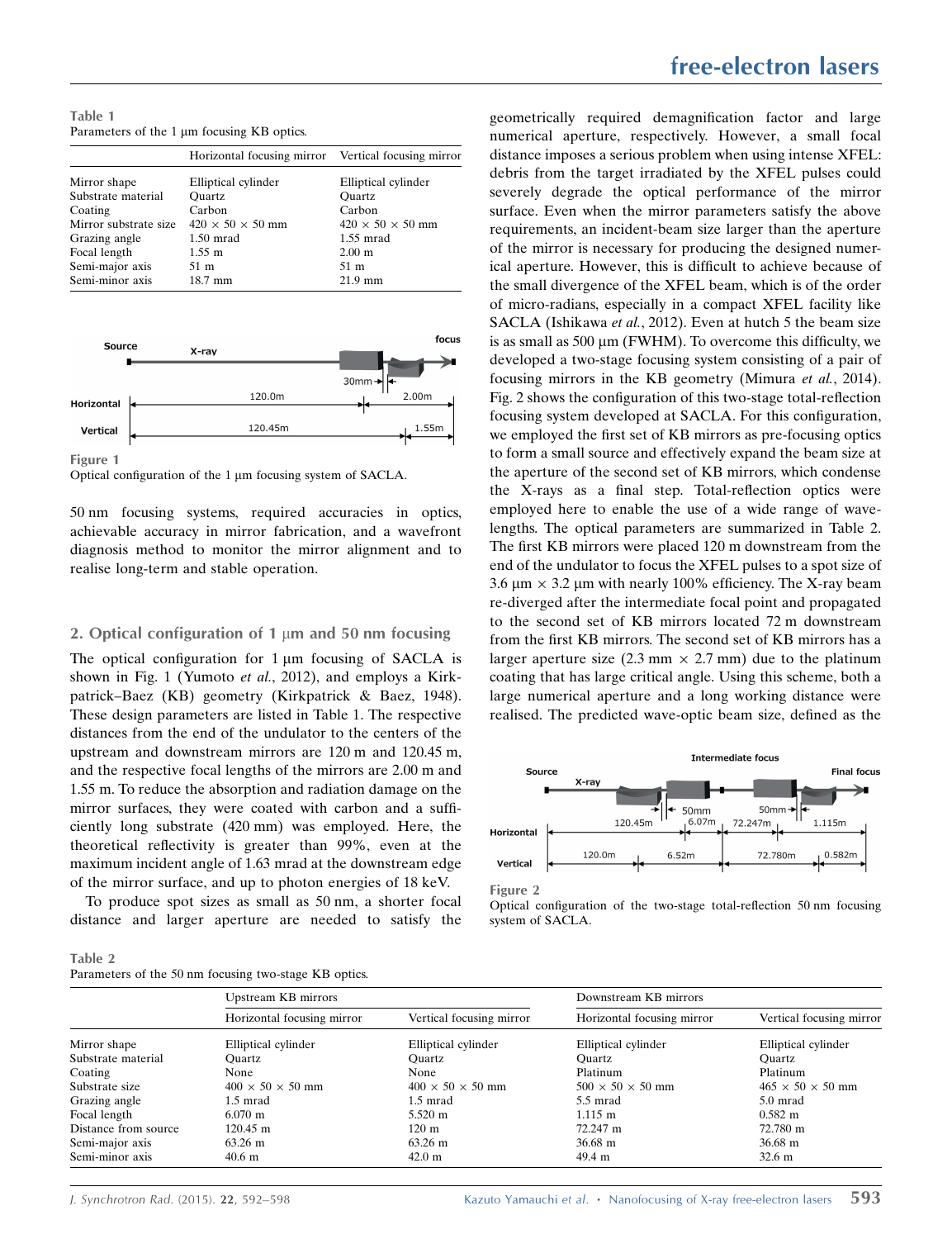full width at half-maximum of the intensity profile at 9.9 keV, was 30 nm in the vertical and 55 nm in the horizontal directions, respectively, with a long working distance of 350 mm (Mimura et al., 2014).

# 3. Accuracy of optics and fabrication technology

The focusing performance of a coherent X-ray beam essentially depends on the wavefront aberration of the spherically condensing X-rays. The phase error  $\varphi$  induced by reflection on an imperfect mirror surface is given by

$$
\varphi = 2kd\sin\theta,\tag{1}
$$

where  $\theta$  and k are the grazing-incidence angle and the wavenumber of the X-ray, respectively, and  $d$  is the peak-to-valley height for the shape error of the mirror. To condense coherent X-rays into a spot size approaching the theoretical limit, all X-rays reflected on the mirror must interfere constructively at the focal point. The wavefront aberration reduces the degree of constructive interference at the focal point, and consequently distorts the focused-beam profile. To achieve diffraction-limited performance, Rayleigh's criterion (Born & Wolf, 1999) requires that  $\varphi$  be less than  $\pi/2$ . To satisfy this criterion by employing equation (1), the required figure accuracy is estimated to be exceptionally high, namely 5 nm and 2 nm (peak-to-valley), respectively, for  $1 \mu m$  and  $50 \mu m$  focusing, in which X-ray energy was 10 keV (Yumoto et al., 2012; Mimura et al., 2014). In satisfying this accuracy in the spatial-wavelength range from a few tens of millimeters to the full length of the mirror, the side lobe near the focal point decreases significantly. Speckle noise in the reflected beam for the far field is much more sensitive to the figure error, especially in the short spatial-wavelength range. Sub-nanometer-height figure errors with a spatial-wavelength range from 0.1 mm to a few tens of millimeters give rise to problematic speckle noise (Yamauchi et al., 2005).

Generally, deterministic fabrication is utilized to produce highly accurate optics. This consists of figuring and figuremeasurement methods. Currently, to satisfy accuracy requirements, ion-beam figuring (IBF) (Preda et al., 2013; Schindler et al., 2002), computer-controlled polishing (CCP) (Ando et al., 1995; Aspden et al., 1972) and elastic emission machining (EEM) (Mori et al., 1987; Yamauchi et al., 2002b) are available as figuring methods. In our case, EEM was applied to fabricate the focusing optics for SACLA. This method involves chemical processing to etch the work surface using the surface reactivity of fine-powder particles. An atomically smooth surface is obtained in spatial wavelengths shorter than 50  $\mu$ m by a global EEM planarization (Mori *et al.*, 2001). Then, a deterministic EEM process using nozzle heads eliminates figure errors in the spatial-wavelength range of greater than 50  $\mu$ m up to the full length of the mirror surface. To measure the residual figure error for the deterministic figuring, we employed microstitching interferometry (MSI) (Yamauchi et al., 2003) and relative-angle determinablestitching interferometry (RADSI) (Mimura et al., 2005), respectively, for short and long spatial-wavelength ranges in



Typical deterministic figuring process with elastic emission machining and optical-stitching interferometry. Three trials of deterministic figuring reached 2 nm (peak-to-valley) for nearly every position on the mirror.

which lateral resolutions of RADSI and MSI are 300  $\mu$ m and  $20 \mu m$ . RADSI and MSI treat figure errors affecting the side lobe at the focal point and speckles in the far field, respectively. Thus, the mirror surfaces are mapped with respective height and spatial resolutions of  $0.1$  nm and  $20 \mu$ m. The residual figure error typically obtained after deterministic figuring is shown in Fig. 3. This figure error is smaller than 2 nm (peakto-valley), which is sufficiently small for satisfying Rayleigh's criterion for 50 nm focusing of SACLA.

# 4. Wavefront diagnosis for mirror alignment

To achieve the theoretically predicted focal-spot size, not only the figure accuracy of the mirror but also the alignment of the grazing-incidence angle is quite important, the error of which causes problematic coma aberration through the wavefront distortion with a cubic function shape. To satisfy Rayleigh's criterion, the error in the grazing-incidence angle must not exceed  $0.5 \times 10^{-6}$  rad for 50 nm focusing of SACLA. Generally, alignment accuracy is evaluated by monitoring the beam profile using knife-edge scanning methods. In this way, the alignment is optimized by an iterative procedure of beam profiling and grazing-incidence-angle adjustment. This procedure is very time-consuming and frequently introduces a significant error in the beam profile from shape imperfections and/or vibrations of the scanner. Accordingly, the grazingincidence-angle error often determines the achievable focalspot size. In the evaluation of XFEL nanofocusing, a shot-byshot method becomes essential in reducing the influence of the fluctuation of the focal position during beam profiling. To meet this requirement, we used single-grating interferometry (Takeda et al., 2007; Matsuyama et al., 2012; Weitkamp et al., 2005; Diaz et al., 2010; Wang et al., 2011, 2013a,b; Rutishauser et al., 2011, 2012; Yuan et al., 2011; Berujon & Ziegler, 2012; Merthe et al., 2013a,b; Yamauchi et al., 2005) based on the Talbot effect (Talbot, 1836). Thus, we tested the sensing capability of the coma aberration generated by the grazingincidence-angle error of a mirror for 50 nm focusing of SACLA. The setup for this is shown in Fig. 4; the energy of the X-rays was 10 keV. A tantalum phase grating (2.5 mm pitch;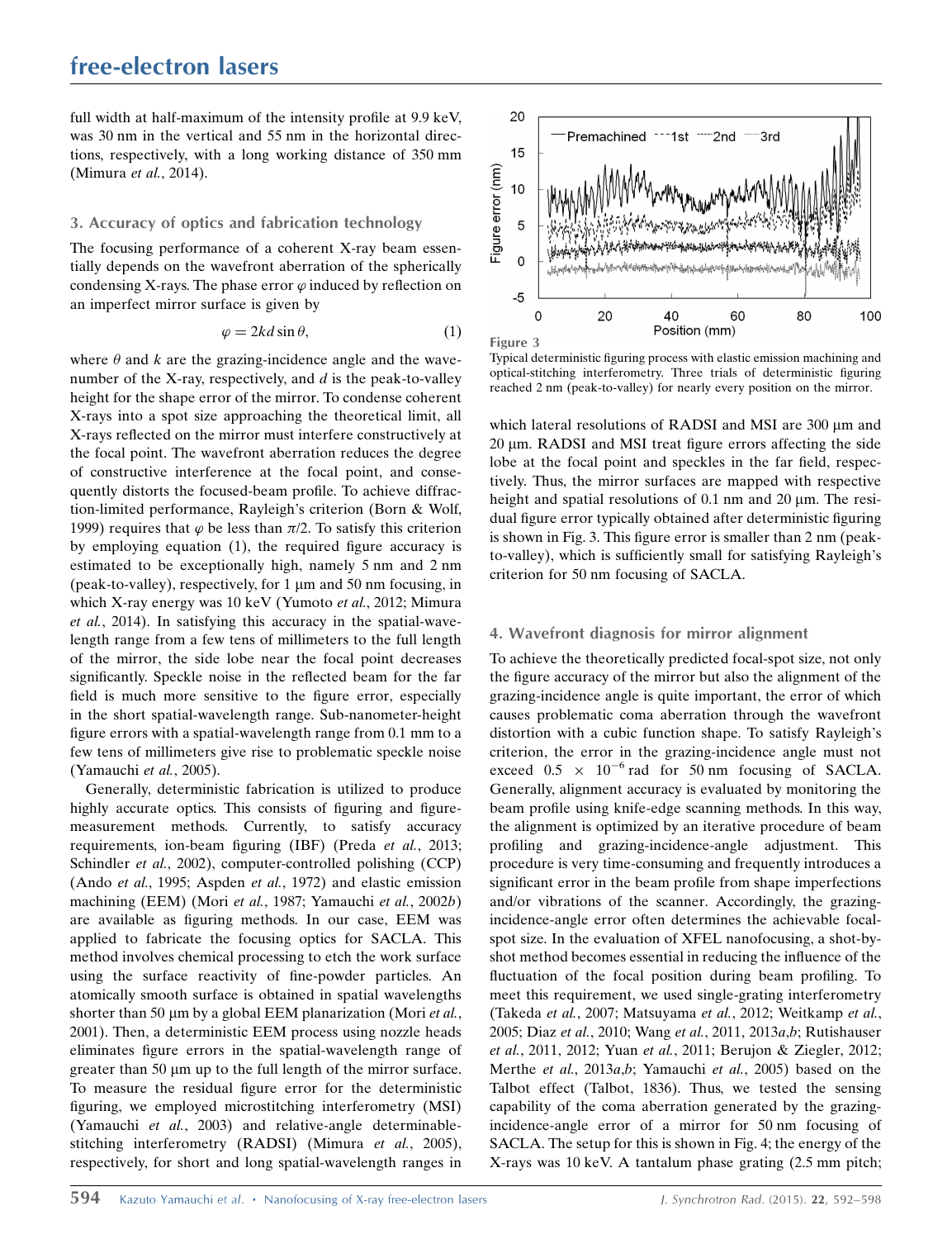

Figure 4

One-dimensional grating interferometry setup for estimating coma aberration.

NTT Advanced Technology Corporation) fabricated on a thin SiC membrane with a thickness of less than  $1 \mu$ m was used. A grating with a thickness of 1.4 mm was designed to behave as a  $\pi/2$ -phase shifter for 10 keV X-rays. The grating was placed 26 mm downstream from the focal point. The formed selfimage was recorded by a CCD camera (AA40MOD and ORCA-R2, Hamamatsu Photonics) placed 1.3 m downstream from the focal point. This configuration yields a  $50\times$  magnification of the grating image. The effective pixel size and field of view of the camera were 6.5  $\mu$ m and 8.736 mm  $\times$  6.656 mm, respectively. The pulse energy employed was  $10 \mu J$  with  $1/40$ attenuation by a silicon crystal with an appropriate thickness. Self-images were obtained by single-shot irradiation. Coma aberration correlates linearly with the amplitude of the cubic function in the wavefront error. To accurately evaluate the coma aberration induced by the grazing-incidence-angle error, best-fit quadratic functions were removed from the reconstructed wavefront shape. The obtained wavefront shape then appeared as a cubic function with no significant higher-order polynomials, implying that the figure accuracy of the mirror was sufficiently high. The amplitudes of the higher-order polynomials were less than  $\lambda/10$  in this case. We measured the phase difference between the minima and maxima of the cubic function by changing the grazing-incidence angle (pitched at  $0.5 \times 10^{-6}$  rad) from  $-12 \times 10^{-6}$  rad to  $12 \times 10^{-6}$  rad at the optimally aligned angle. In addition, we calculated the phase difference at the angles employed in the experiment. For this calculation, the mirror was assumed to have an ideal shape. Fig. 5 plots the experimental and calculated results, which are in good agreement. The phase difference at the minimum, in which the grazing-incidence angle is optimal, was small enough to satisfy Rayleigh's criterion. Single-grating interferometry is an appropriate method for evaluating the aberration shot-by-shot. We are planning to install such a system in the 50 nm focusing optics of SACLA to drastically simplify the alignment procedure and shorten the alignment time.

# 5. Focusing performance and discussion

Optical systems for  $1 \mu m$  and  $50 \mu m$  focusing were installed in BL3 of SACLA. Wire scan and/or knife-edge scan methods



Figure 5

Typical relationship between grazing-incidence error and phase difference at the minimum and maximum of a cubic function extracted from the wavefront shape measured by grating interferometry. The solid curve shows the theoretically calculated relation.

were applied to roughly investigate the focused-beam profiles. These methods are capable of evaluating  $1 \mu m$  focusing but are not suitable for 50 nm focusing, in which the beam profile is estimated to be significantly larger because of the fluctuation of the focal point. Measured results are shown in Figs.  $6(a)$ – $6(d)$ . With the 1 µm focusing optics, the beam size defined by full width at half-maximum was  $0.95 \mu m \times 1.20 \mu m$ in the horizontal and vertical directions, respectively (at a photon energy of 10 keV with an almost ideal reflectivity of 97%). The flux density of the focused beam was enhanced to be 40000 times greater than that of the unfocused one. A peak power density at a maximal pulse energy of 0.4 mJ was estimated to be  $5 \times 10^{18}$  W cm<sup>-2</sup> when assuming a pulse duration of 10 fs (Emma et al., 2010; Inubushi et al., 2012). With the 50 nm focusing optics, the beam size was 45 nm  $\times$  55 nm in the vertical and horizontal directions, respectively, at a photon energy of 9.9 keV, which was slightly larger than the predicted 30 nm in the vertical direction. As mentioned above, the knifeedge-scan method is not suitable for evaluating the 50 nm focusing optics. Grating interferometry, using a shot-by-shot method, was employed to understand the exact wavefront aberration. In this case, the cubic function corresponding to the coma aberration was reduced to a negligible value by precisely aligning the grazing-incidence angle, and higherorder polynomial elements were extracted to investigate the wavefront error due to the imperfections of the mirror figure. Results of this test are shown in Fig. 7. The impact of the mirror imperfection is less than 1 rad both in the horizontal and vertical directions, which satisfies Rayleigh's criterion by a comfortable margin. In addition, we found that the phase error here is almost the same as that estimated by the residual figure error on the downstream KB mirrors. In the two-stage optics for 50 nm focusing, grazing-incidence angles of the downstream mirrors are about three times larger than those of the upstream mirrors, which means that the figure errors of the downstream mirrors affect the wavefront error with a threefold increase in sensitivity compared with those of the upstream mirrors.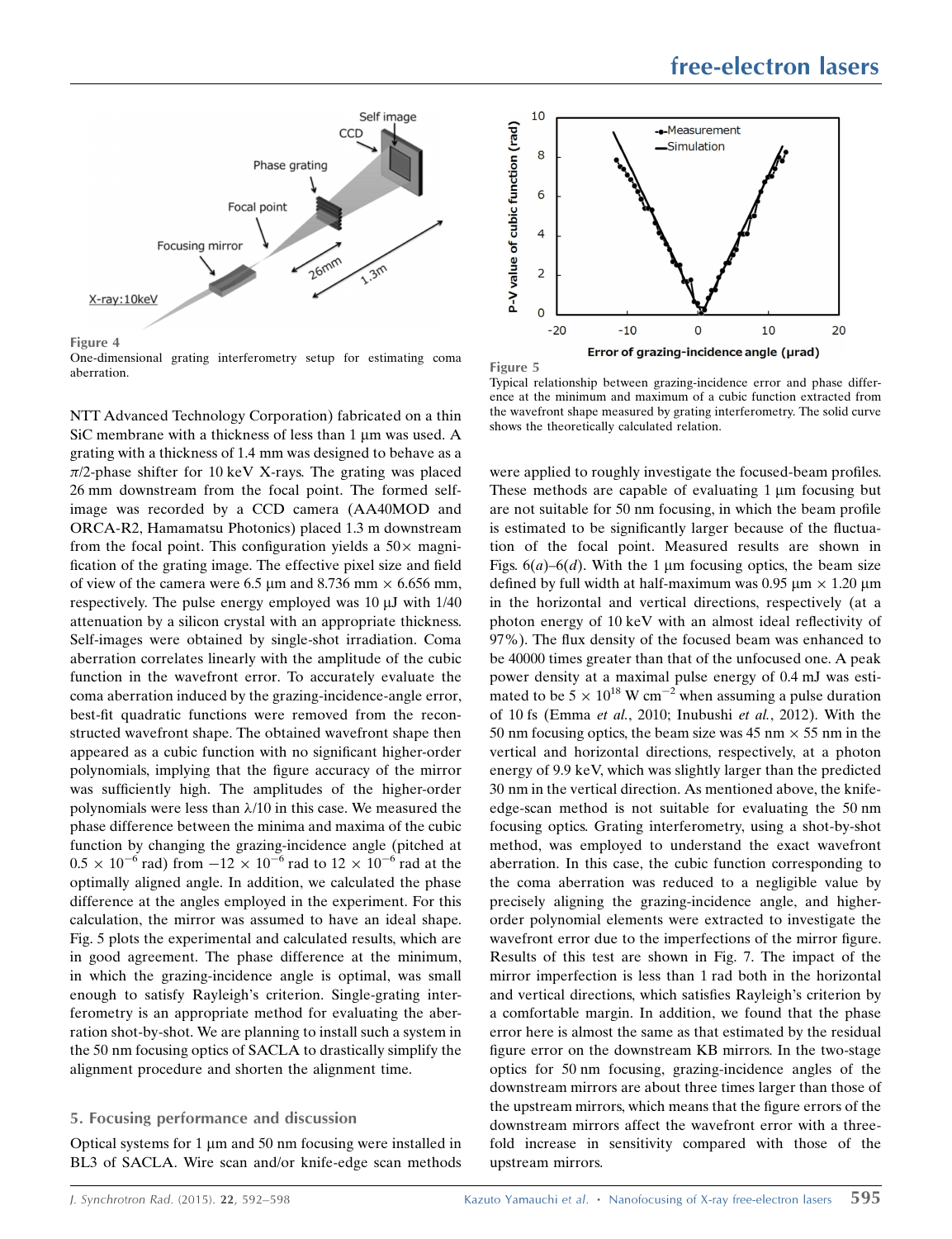

Focused-beam profiles in the horizontal direction (a) and vertical direction (b) for 1  $\mu$ m focusing and in the horizontal direction (c) and vertical direction (d) for 50 nm focusing of SACLA.

Accordingly, we concluded that the wavefront error originates in the imperfections of the downstream mirrors. Meanwhile, the wavefront error is small enough for performing diffraction-limited focusing, and the beam size is theoretically expected to be 30 nm  $\times$  55 nm. By these considerations, with an estimated pulse duration of 10 fs, peak power density is expected to be nearly  $10^{20}$  W cm<sup>-2</sup>.



Wavefront aberration due to imperfections in the downstream KB mirrors measured by grating interferometry. Quadratic and cubic shapes are removed. Upper and lower curves are for horizontal and vertical focusing mirrors, respectively. Position is normalized by the full-aperture size of each mirror.

Finally, we discuss the radiation-damage threshold in the grazing-incidence mirror under the conditions employed at SACLA. The damage-threshold fluence of platinum film under normal incidence was reported to be 0.023  $\mu$ J  $\mu$ m<sup>-2</sup> by an irradiation test using a  $1 \mu$ m-focused beam; this reflects a single-atom dose of 0.52 eV atom<sup>-1</sup> (Koyama *et al.*, 2013*a*). In the grazing-incidence case, damage fluence can be written as

$$
F_{\text{th}} = \frac{D_{\text{th}} \rho N_{\text{A}} d}{A(1 - R)\sin\theta},\tag{2}
$$

where  $\rho$ ,  $N_A$ , A, R and  $\theta$  are the density, Avogadro's constant, atomic weight, reflectivity and grazing-incidence angle, respectively.  $D_{th}$  is an energy dose per atom at aberration threshold and assumed here to be the melting dose. The variable  $d$  is the energy deposition depth, given by  $d =$  $(d_{\rm x}^2 + d_{\rm e}^2)^{1/2}$ , where  $d_{\rm x}$  is the X-ray penetration depth calculated with the absorption coefficient  $\mu_{\rm g}(\theta)$  as

$$
\frac{1}{d_{x}} = \mu_{g(\theta)} = \frac{2\sqrt{2}\pi}{\lambda} \left\{ \left[ \left( 2\delta - \theta^{2} \right)^{2} + 4\beta^{2} \right]^{1/2} + 2\delta - \theta^{2} \right\}^{1/2} \tag{3}
$$

where  $\delta$  and  $\beta$  are related to the complex index  $n = 1 - \delta + i\beta$ , and  $\lambda$  and  $\theta$  are the X-ray wavelength and grazing-incidence angle, respectively. The variable  $d_e$  is the electron collision length (Koyama *et al.*, 2013*a*,*b*) and is used here as a fitting parameter. Fig. 8 shows the damage-threshold fluence as a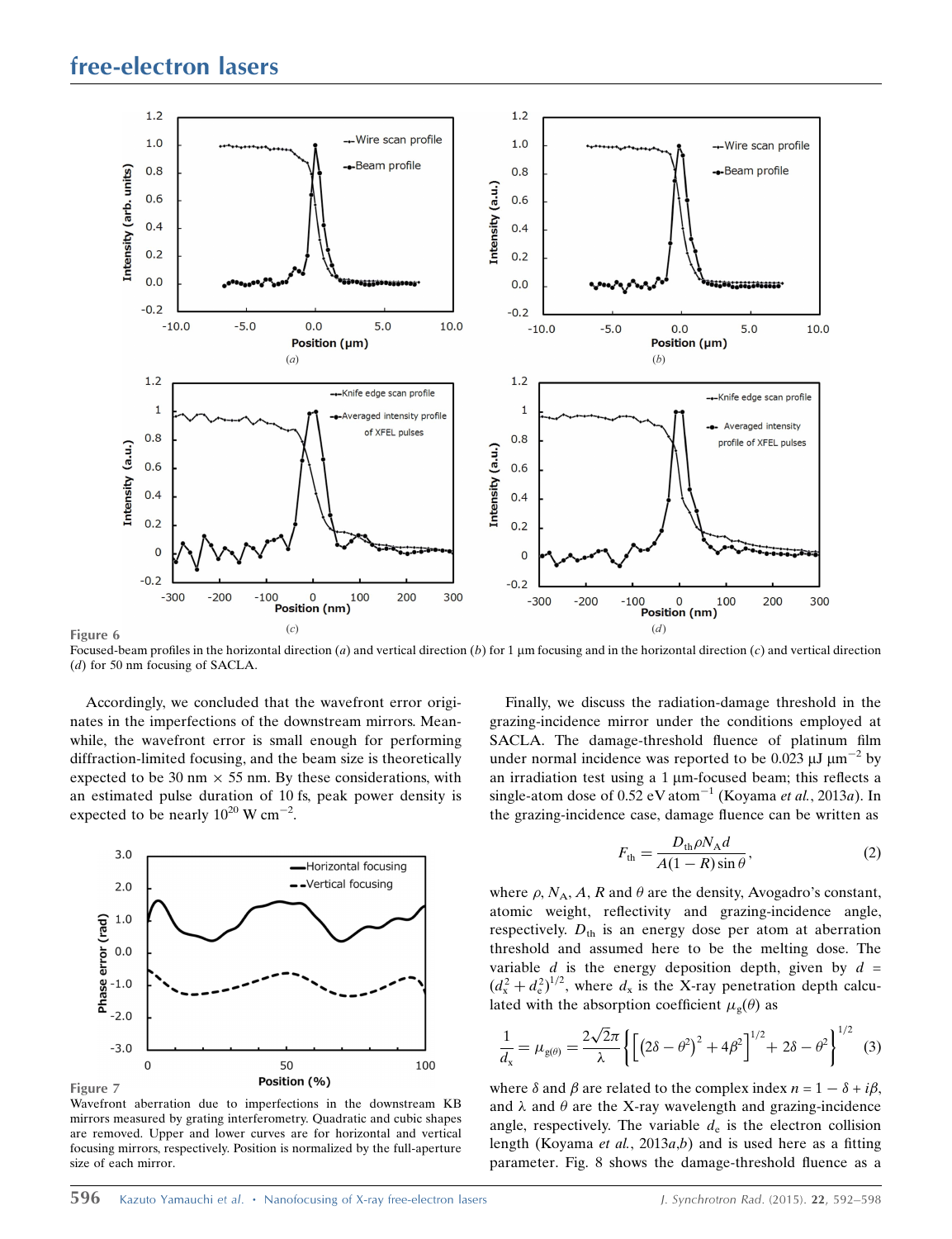

Figure 8

Relationship between grazing-incidence angle and damage threshold. Solid and dashed curves show thresholds with and without consideration of electron-collision length. Circles are measurements using the  $1 \mu m$ focused configuration at SACLA.

function of grazing-incidence angle. Solid and dashed lines indicate a  $d_e$  of zero and 35 nm, respectively. The fluence under the large grazing-incidence angle asymptotically approaches  $0.023 \mu J \mu m^{-2}$ , which occurs under normal-incidence conditions. The two circles reflect measured damagethreshold fluences defined as maximum survivable fluence after a  $10^4$  shot irradiation. In this experiment the 1  $\mu$ mfocused beam of SACLA was used with attenuators to supply the required fluence. As shown in Fig. 8, the experimentally obtained damage threshold near the critical angle was larger than 0.2  $\mu$ J  $\mu$ m<sup>-2</sup> and agrees with that estimated using an electron-collision length of 35 nm. Such short collision length was neglected in the case of normal incidence, but has a significant role in reducing radiation damage by a factor of ten under grazing-incidence conditions. In the focusing optics at SACLA, we can estimate a maximum fluence of 0.01  $\mu$ J  $\mu$ m<sup>-2</sup> at the downstream KB mirrors under a pulse energy of 0.5 mJ. This implies that the actual operation conditions have a sufficient margin for the ablation threshold and clearly shows the feasibility of the mirror optics for long-term and stable operation at XFEL.

To achieve further smaller spot size, another two-stage focusing system with multilayer mirrors is now under development. The radiation damage threshold of the multilayer has already been characterized to survive under the XFEL irradiation (Kim et al., 2015). The expected beam size is roughly 5–6 nm square, and the peak power will reach more than  $10^{21}$  W cm<sup>-2</sup>.

# Acknowledgements

This research was supported by CREST (JST), KAKENHI (JSPS), grant number 23226004, and the X-ray Free-Electron Laser Priority Strategy Program (MEXT). The XFEL experiments were performed at BL3 of SACLA partially with the approval of the Japan Synchrotron Radiation Research Institute (JASRI) (Proposal No. 2012B8052 and 2013A8063). The authors are grateful to all SACLA staff who participated in operation of the SACLA facility. They also thank Mr Jangwoo Kim, Miss Ayaka Nagahira, Mr Akihiko Nishihara, Mr Ryousuke Fukui, Dr Satoshi Matsuyama and Professor Yasuhisa Sano of Osaka University, Professor Hidekazu Mimura of the University of Tokyo, and Dr Hirokatsu Yumoto, Dr Kensuke Tono, Dr Yuichi Inubushi and Dr Shunji Goto of RIKEN/JASRI for their significant contributions.

#### References

- [Ando, M., Negishi, M., Takimoto, M., Deguchi, A. & Nakamura, N.](http://scripts.iucr.org/cgi-bin/cr.cgi?rm=pdfbb&cnor=xj5009&bbid=BB1) (1995). [Nanotechnology](http://scripts.iucr.org/cgi-bin/cr.cgi?rm=pdfbb&cnor=xj5009&bbid=BB1), 6, 111–120.
- [Aspden, R., McDonough, R. & Nitchie, F. R. Jr \(1972\).](http://scripts.iucr.org/cgi-bin/cr.cgi?rm=pdfbb&cnor=xj5009&bbid=BB2) Appl. Opt. 16, [218–222.](http://scripts.iucr.org/cgi-bin/cr.cgi?rm=pdfbb&cnor=xj5009&bbid=BB2)
- [Berujon, S. & Ziegler, E. \(2012\).](http://scripts.iucr.org/cgi-bin/cr.cgi?rm=pdfbb&cnor=xj5009&bbid=BB3) Opt. Lett. 37, 4464–4466.
- Born, M. & Wolf, E. (1999). [Principles of Optics: Electromagnetic](http://scripts.iucr.org/cgi-bin/cr.cgi?rm=pdfbb&cnor=xj5009&bbid=BB4) [Theory of Propagation, Interference and Diffraction of Light](http://scripts.iucr.org/cgi-bin/cr.cgi?rm=pdfbb&cnor=xj5009&bbid=BB4), 7th [ed., pp. 421–425, 436–439. Cambridge University Press.](http://scripts.iucr.org/cgi-bin/cr.cgi?rm=pdfbb&cnor=xj5009&bbid=BB4)
- [Diaz, A., Mocuta, C., Stangl, J., Keplinger, M., Weitkamp, T., Pfeiffer,](http://scripts.iucr.org/cgi-bin/cr.cgi?rm=pdfbb&cnor=xj5009&bbid=BB5) [F., David, C., Metzger, T. H. & Bauer, G. \(2010\).](http://scripts.iucr.org/cgi-bin/cr.cgi?rm=pdfbb&cnor=xj5009&bbid=BB5) J. Synchrotron Rad. 17[, 299–307.](http://scripts.iucr.org/cgi-bin/cr.cgi?rm=pdfbb&cnor=xj5009&bbid=BB5)
- Emma, P. et al. (2010). [Nat. Photon.](http://scripts.iucr.org/cgi-bin/cr.cgi?rm=pdfbb&cnor=xj5009&bbid=BB6) 4, 641–647.
- [Fukui, R., Kim, J., Matsuyama, S., Yumoto, H., Inubushi, Y., Tono, K.,](http://scripts.iucr.org/cgi-bin/cr.cgi?rm=pdfbb&cnor=xj5009&bbid=BB7) [Koyama, T., Kimura, T., Mimura, H., Ohashi, H., Yabashi, M.,](http://scripts.iucr.org/cgi-bin/cr.cgi?rm=pdfbb&cnor=xj5009&bbid=BB7) [Ishikawa, T. & Yamauchi, K. \(2013\).](http://scripts.iucr.org/cgi-bin/cr.cgi?rm=pdfbb&cnor=xj5009&bbid=BB7) Synchrotron Radiat. News, 26, [13–16.](http://scripts.iucr.org/cgi-bin/cr.cgi?rm=pdfbb&cnor=xj5009&bbid=BB7)
- [Inubushi, Y., Tono, K., Togashi, T., Sato, T., Hatsui, T., Kameshima, T.,](http://scripts.iucr.org/cgi-bin/cr.cgi?rm=pdfbb&cnor=xj5009&bbid=BB8) [Togawa, K., Hara, T., Tanaka, T., Tanaka, H., Ishikawa, T. &](http://scripts.iucr.org/cgi-bin/cr.cgi?rm=pdfbb&cnor=xj5009&bbid=BB8) [Yabashi, M. \(2012\).](http://scripts.iucr.org/cgi-bin/cr.cgi?rm=pdfbb&cnor=xj5009&bbid=BB8) Phys. Rev. Lett. 109, 144801.
- Ishikawa, T. et al. (2012). [Nat. Photon.](http://scripts.iucr.org/cgi-bin/cr.cgi?rm=pdfbb&cnor=xj5009&bbid=BB9) 6, 540–544.
- [Kim, J., Koyama, T., Matsuyama, S. & Yamauchi, K. \(2015\). In](http://scripts.iucr.org/cgi-bin/cr.cgi?rm=pdfbb&cnor=xj5009&bbid=BB10) [preparation.](http://scripts.iucr.org/cgi-bin/cr.cgi?rm=pdfbb&cnor=xj5009&bbid=BB10)
- [Kirkpatrick, P. & Baez, A. V. \(1948\).](http://scripts.iucr.org/cgi-bin/cr.cgi?rm=pdfbb&cnor=xj5009&bbid=BB11) J. Opt. Soc. Am. 38, 766–774.
- [Koyama, T., Yumoto, H., Senba, Y., Tono, K., Sato, T., Togashi, T.,](http://scripts.iucr.org/cgi-bin/cr.cgi?rm=pdfbb&cnor=xj5009&bbid=BB12) [Inubushi, Y., Katayama, T., Kim, J., Matsuyama, S., Mimura, H.,](http://scripts.iucr.org/cgi-bin/cr.cgi?rm=pdfbb&cnor=xj5009&bbid=BB12) [Yabashi, M., Yamauchi, K., Ohashi, H. & Ishikawa, T. \(2013](http://scripts.iucr.org/cgi-bin/cr.cgi?rm=pdfbb&cnor=xj5009&bbid=BB12)a). Opt. Express, 21[, 15382–15388.](http://scripts.iucr.org/cgi-bin/cr.cgi?rm=pdfbb&cnor=xj5009&bbid=BB12)
- [Koyama, T., Yumoto, H., Tono, K., Sato, T., Togashi, T., Inubushi, Y.,](http://scripts.iucr.org/cgi-bin/cr.cgi?rm=pdfbb&cnor=xj5009&bbid=BB13) [Katayama, T., Kim, J., Matsuyama, S., Mimura, H., Yabashi, M.,](http://scripts.iucr.org/cgi-bin/cr.cgi?rm=pdfbb&cnor=xj5009&bbid=BB13) [Yamauchi, K. & Ohashi, H. \(2013](http://scripts.iucr.org/cgi-bin/cr.cgi?rm=pdfbb&cnor=xj5009&bbid=BB13)b). Proc. SPIE, 8848, 88480T.
- [Matsuyama, S., Mimura, H., Yumoto, H., Hara, H., Yamamura, K.,](http://scripts.iucr.org/cgi-bin/cr.cgi?rm=pdfbb&cnor=xj5009&bbid=BB14) [Sano, Y., Endo, K., Mori, Y., Yabashi, M., Nishino, Y., Tamasaku,](http://scripts.iucr.org/cgi-bin/cr.cgi?rm=pdfbb&cnor=xj5009&bbid=BB14) [K., Ishikawa, T. & Yamauchi, K. \(2006\).](http://scripts.iucr.org/cgi-bin/cr.cgi?rm=pdfbb&cnor=xj5009&bbid=BB14) Rev. Sci. Instrum. 77, [093107.](http://scripts.iucr.org/cgi-bin/cr.cgi?rm=pdfbb&cnor=xj5009&bbid=BB14)
- [Matsuyama, S., Yokoyama, H., Fukui, R., Kohmura, Y., Tamasaku,](http://scripts.iucr.org/cgi-bin/cr.cgi?rm=pdfbb&cnor=xj5009&bbid=BB15) [K., Yabashi, M., Yashiro, W., Momose, A., Ishikawa, T. &](http://scripts.iucr.org/cgi-bin/cr.cgi?rm=pdfbb&cnor=xj5009&bbid=BB15) [Yamauchi, K. \(2012\).](http://scripts.iucr.org/cgi-bin/cr.cgi?rm=pdfbb&cnor=xj5009&bbid=BB15) Opt. Express, 20, 24977–24986.
- [Merthe, D. J., Goldberg, K. A., Yashchuk, V. V., McKinney, W. R.,](http://scripts.iucr.org/cgi-bin/cr.cgi?rm=pdfbb&cnor=xj5009&bbid=BB16) [Celestre, R., Mochi, I., MacDougall, J., Morrison, G. Y., Rekawa,](http://scripts.iucr.org/cgi-bin/cr.cgi?rm=pdfbb&cnor=xj5009&bbid=BB16) [S. B., Anderson, E., Smith, B. V., Domning, E. E. & Padmore, H.](http://scripts.iucr.org/cgi-bin/cr.cgi?rm=pdfbb&cnor=xj5009&bbid=BB16) (2013b). [Nucl. Instrum. Methods Phys. Res. A](http://scripts.iucr.org/cgi-bin/cr.cgi?rm=pdfbb&cnor=xj5009&bbid=BB16), 710, 82–86.
- [Merthe, D. J., Yashchuk, V. V., Goldberg, K. A., Kunz, M., Tamura, N.,](http://scripts.iucr.org/cgi-bin/cr.cgi?rm=pdfbb&cnor=xj5009&bbid=BB17) [McKinney, W. R., Artemiev, N. A., Celestre, R. S., Morrison, G. Y.,](http://scripts.iucr.org/cgi-bin/cr.cgi?rm=pdfbb&cnor=xj5009&bbid=BB17) [Anderson, E. H., Smith, B. V., Domning, E. E., Rekawa, S. B. &](http://scripts.iucr.org/cgi-bin/cr.cgi?rm=pdfbb&cnor=xj5009&bbid=BB17) [Padmore, H. A. \(2013](http://scripts.iucr.org/cgi-bin/cr.cgi?rm=pdfbb&cnor=xj5009&bbid=BB17)a). Opt. Eng. 52, 033603.
- [Mimura, H., Handa, S., Kimura, T., Yumoto, H., Yamakawa, D.,](http://scripts.iucr.org/cgi-bin/cr.cgi?rm=pdfbb&cnor=xj5009&bbid=BB18) [Yokoyama, H., Matsuyama, S., Inagaki, K., Yamamura, K., Sano,](http://scripts.iucr.org/cgi-bin/cr.cgi?rm=pdfbb&cnor=xj5009&bbid=BB18) [Y., Tamasaku, K., Nishino, Y., Yabashi, M., Ishikawa, T. &](http://scripts.iucr.org/cgi-bin/cr.cgi?rm=pdfbb&cnor=xj5009&bbid=BB18) [Yamauchi, K. \(2010\).](http://scripts.iucr.org/cgi-bin/cr.cgi?rm=pdfbb&cnor=xj5009&bbid=BB18) Nat. Phys. 6, 122–125.
- [Mimura, H., Yumoto, H., Matsuyama, S., Handa, S., Kimura, T., Sano,](http://scripts.iucr.org/cgi-bin/cr.cgi?rm=pdfbb&cnor=xj5009&bbid=BB19) [Y., Yabashi, M., Nishino, Y., Tamasaku, K., Ishikawa, T. &](http://scripts.iucr.org/cgi-bin/cr.cgi?rm=pdfbb&cnor=xj5009&bbid=BB19) [Yamauchi, K. \(2008\).](http://scripts.iucr.org/cgi-bin/cr.cgi?rm=pdfbb&cnor=xj5009&bbid=BB19) Phys. Rev. A, 77, 015812.
- [Mimura, H., Yumoto, H., Matsuyama, S., Koyama, T., Tono, K.,](http://scripts.iucr.org/cgi-bin/cr.cgi?rm=pdfbb&cnor=xj5009&bbid=BB20) [Inubushi, Y., Togashi, T., Sato, T., Kim, J., Fukui, R., Sano, Y.,](http://scripts.iucr.org/cgi-bin/cr.cgi?rm=pdfbb&cnor=xj5009&bbid=BB20) [Yabashi, M., Ohashi, H., Ishikawa, T. & Yamauchi, K. \(2014\).](http://scripts.iucr.org/cgi-bin/cr.cgi?rm=pdfbb&cnor=xj5009&bbid=BB20) Nat. [Commun.](http://scripts.iucr.org/cgi-bin/cr.cgi?rm=pdfbb&cnor=xj5009&bbid=BB20) 5, 3539.